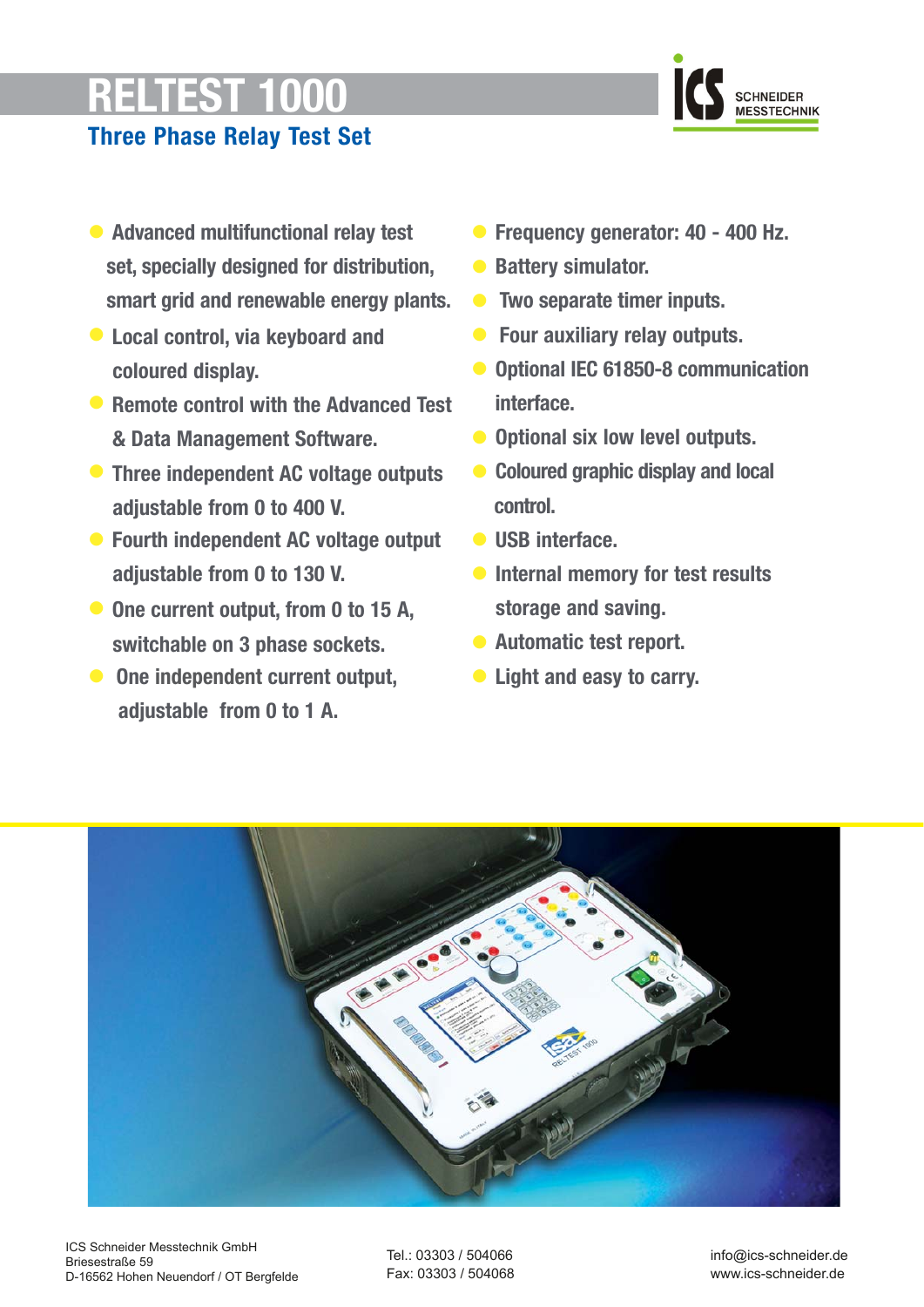

## **APPLICATION**

**RELTEST 1000 can test all the following relays**

| <b>RELAY TYPE</b>                | <b>IEEE NO</b> |
|----------------------------------|----------------|
| Distance relay                   | 21             |
| <b>Synchronizing device</b>      | 25             |
| Under/over-voltage relay         | 27/59          |
| <b>Directional Power relay</b>   | 32             |
| Instantaneous over-current relay | 50             |
| Inverse time over-current relay  | 51             |
| Directional over-current relay   | 67             |
| Automatic reclosing relay        | 79             |
| Frequency relay                  | 81             |
| Differential protection relay    | 87             |
|                                  |                |

The use of RELTEST is extremely easy: once conenctions are performed, the operator can select the desidered test by a menu. **Tests can be performed locally or by PC control.** Test results are automatically saved and then downloaded in the PC using the software TDMS, provided with the test equipment, for final storage and printing.

# **TECHNICAL SPECIFICATIONS THREE VOLTAGE OUTPUTS**

• Three AC voltage outputs, separately adjustable. Output range (phase voltage): from 0 V to 100 V AC o 400 V AC.

- Connection: 4 safety sockets (3 phases and a common neutral).
- Possibility to set the amplitude of the outputs independently for each output, continuously.
- Accuracy:  $\pm$  0,5% of the output,  $\pm$  0,2% of the range.
- Distorsion: 0,1%.
- Angles between the voltages: adjustable from 0° to 360 °.
- Resolution: 0,5°; accuracy: 1°.
- Voltage outputs have the neutral in common and are isolated from mains and ground.
- Power available for each phase: 20 VA continuously, at the maximum voltage.
- Possibility to set independently the pre-fault and the fault output amplitudes.

#### **FOURTH VOLTAGE GENERATOR**

The test equipment is provided with a fourth voltage output, with the neutral in common with the three phase voltages, adjustable separately from the phase voltages.

- Voltage ranges: 13 V or 130 V AC.
- Possibility to set the output amplitide from zero to the maximum value, continuously.
- Connection: 2 safety sockets.
- Accuracy:  $\pm$  0,5% of the output,  $\pm$  0,2% of the range.
- Resolution: 6 mV on the 13 V range, 60 mV on the 130 V range.
- Distortion: 0,1%.
- Angle: adjustable from 0° to 360°.
- Resolution: 0,5°; accuracy: 1°.
- The output is isolated from mains and ground.
- Available power: 6 VA continuously, at the maximum voltage.
- Possibility to set independently the pre-fault and the fault output amplitudes.

#### **CURRENT OUTPUTS**

RELTEST 1000 is equipped with two current outputs, one switchable on the three phase sockets and an independent one.

#### **MAIN CURRENT GENERATOR**

The main current output has the neutral isolated from the voltage outputs and can be swtiched on the 3 phase sockets.

- Current range: 15 A AC.
- Connection: 4 safety sockets, marked as IN, I1, I2 and I3.
- Output selection: automatic, according to the selected fault.
- Possibility to set the output amplitude from zero to the maximum value, continuously.
- Resolution: 7 mA.
- Accuracy:  $\pm$  0,5% of the output,  $\pm$  0,2% of the range.
- Distorsion: 0,5%.
- Angle adjustable between 0° and 360°.
- Resolution: 0,5°; accuracy: 1°.
- The output is isolated from mains and ground.
- Available power: 30 VA continuously, at the maximum current.

#### **SECOND CURRENT GENERATOR**

The test equipment is provided with an additional current output, adjustable indipendently. The neutral is in common with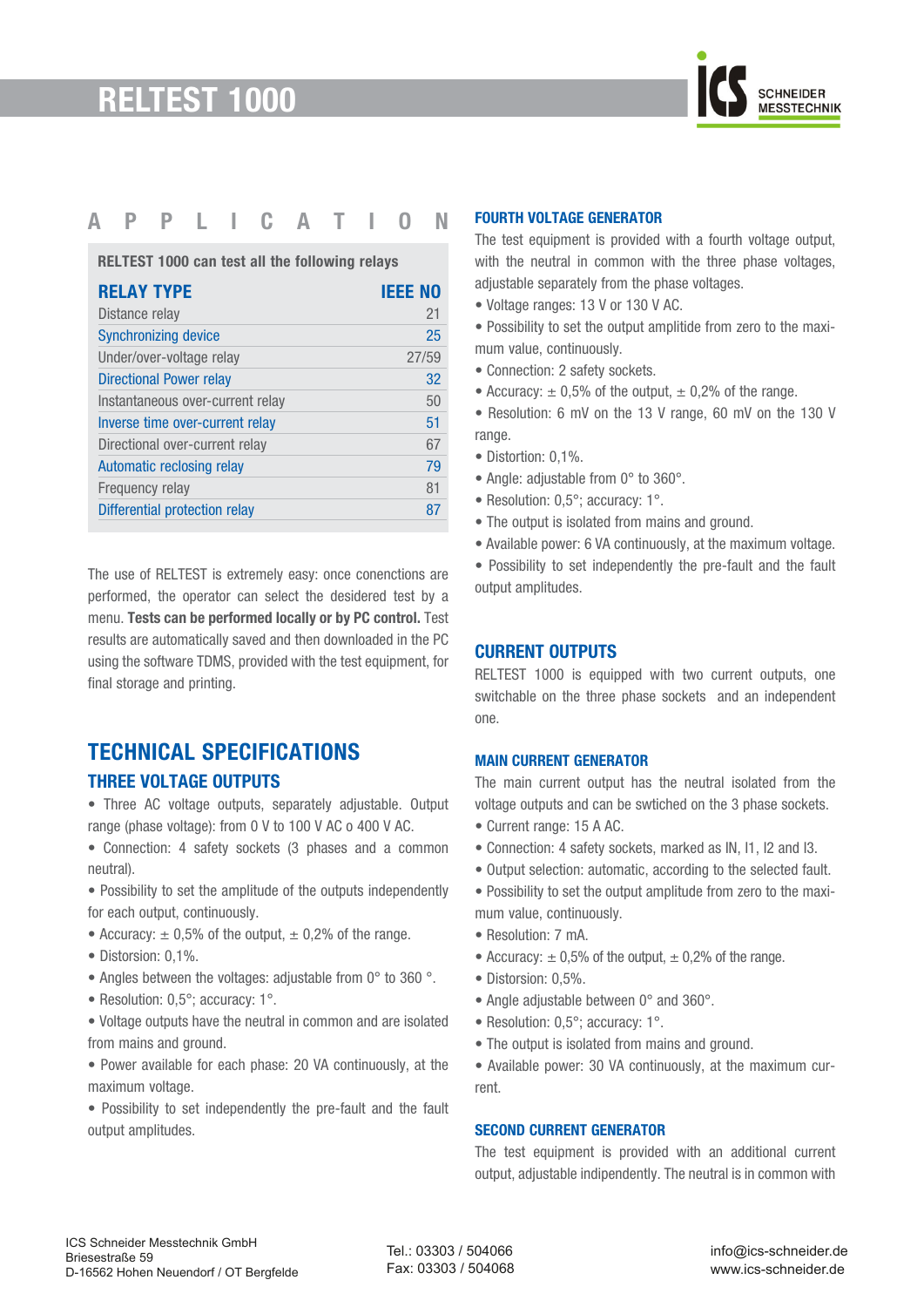# **RELTEST 1000** THREE PHASE RELAY TEST SE



the neutral of the phase current,

- Current ranges: 0,1 A and 1 A AC.
- Connection: 2 safety sockets.
- Possibility to set the output amplitude from zero to the maximum value, continuously.
- Accuracy:  $\pm$  0,5% of the output,  $\pm$  0,2% of the range.
- Resolution: 0,1 mA on the 0,1 A range, 1 mA on the 1 A range.
- Distorsion: 0,5%.
- Angle: adjustable from 0° to 360°.
- Resolution: 0,5°; accuracy: 1°.
- The output is isolated from mains and ground.
- Available power: 3 VA continuously, at the maximum current.

#### **OUTPUT FREQUENCY**

- Frequency range: adjustable from 40 Hz to 400 Hz.
- Possibility to set separately the outputs frequency before and during the fault.
- Possibility to have two different frequencies on two outputs (for syncronising relay test)
- Accuracy:  $\pm$  0,1 mHz.
- Resolution: 1 mHz.
- Rate of change programmable between  $\pm$  0.1 Hz/s and  $\pm$ 999 Hz/s.

#### **BATTERY SIMULATOR**

• Selectable voltage values: 110, 48, 24 V DC  $\pm$  15%. Power: 30W , 22W, 11W. Connection: 2 safety sockets. The output is isolated from mains, ground and all other outputs.

#### **TRIGGER INPUTS**

• Two trigger inputs, marked C1 and C2, isolated and programmable independently.

- Inputs can be selected independently as dry or wet, up to 400 V DC.
- With the voltage input,trigger tresholds are programmable at 24 V or 80 V.

• Connection: 4 safety sockets, 2 for C1 and 2 for C2. Inputs are isolated between them, from mains, ground and other outputs.

#### **TIMER**

The electronic digital timer has a fully automatic start and stop, both for make and break of the input, that can be either a clean (dry) contact or a contact under voltage (wet).

• Accuracy:  $\pm$  100 ppM  $\pm$  1 ms.

#### **AUXILIARY OUTPUTS**

- 4 auxiliary contacts, capable to simulate all logic commands to the relay.
- Possibility to time the contacts closure with respect to test start. Delay range: from 0 to 999.99 s.
- Contact range: 5 A at 250 V AC; 0.2 A at 120 V DC.

#### **GRAPHIC DISPLAY AND LOCAL CONTROL**

- Large colour graphic display, type TFT, backlighted, 320 x 240 pixels.
- Keyboard: 12 keys, 5 function keys and one digital encoder.

#### **LOCAL AND PC CONTROL**

The test equipment local control is performed by the multifunctional knob, keyboard and display.

The control menu allows to set the type of fault. Then the test is launched, including two type of tests: treshold measurement and time measurement. Test results are shown on the dipslay, and can be saved and retrieved. With the PC connection, the user has available TDMS - Test and Data Management software.

#### **PROTECTIONS**

• Autodiagnostic at power-on.

• Electronic protection on voltage outputs and a fuse on the auxiliary outputs.

- Thermal protection against over-heating.
- Trigger input protection against selection error.

#### **INTERFACE AND SOFTWARE**

- PC interface: USB.
- Internal memory: more than 500 test results.
- TDMS Software for the test result management, storage and saving.

#### **POWER SUPPLY AND DIMENSIONS**

- Mains supply: 230 V AC  $\pm$  15%, 50-60 Hz.
- Weight: 13 kg.
- Dimensions: 46 (W) x 35 (H) x 17 (D) cm.

#### **ACCESSORIES**

Accessories supplied with the test equipment:

- . Power supply cable and USB cable;
- . Connection cables to the relays: